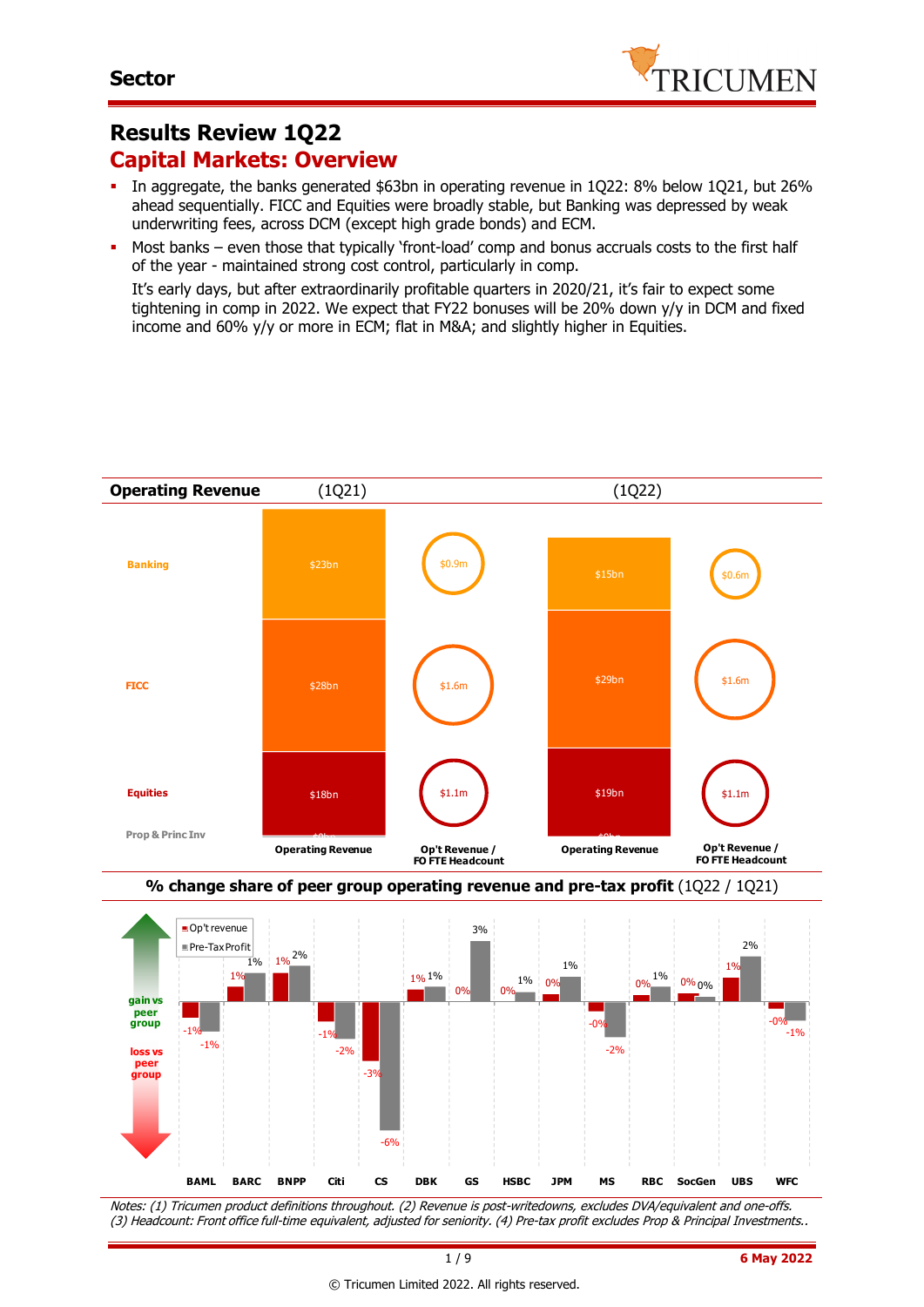

### **Capital Markets** (cont.)**: Banking**

- High grade bond issuance volumes in the US reached \$200bn in March, the forth-highest month on record; globally, 1Q22 was the strongest quarter ever. However, high yield dropped 70% y/y. Loan syndication fees fell 40%, with EMEA and APAC weaker than the US. Hit by rising interest rates and investors' hunt for yield, securitisation dropped; issuance halved on weak corporate volumes.
- In ECM, the war derailed banks' optimistic expectations at the start of 2022: fees plunged 80% y/y to just \$1.6bn. IPOs dropped 60% y/y; with no new listings on NYSE (for the first time since 2008), US issuance disappeared; EMEA fees dropped 75% and APAC 40%. In view of the rising inflation, rate hikes and the war, a sharp recovery – especially in IPOs – seems unlikely in 2Q/3Q22. Investors' interest in SPACs is cooling, prompting some banks to cut their fees. However, hedge funds and private equity giants (e.g. Apollo) are stepping in to buy shares from investors looking to withdraw their investments. Regulators are on the case, too – SEC has proposed changes (subject to consultation) that aims to increase the reporting requirements, strengthen legal rights of investors over misleading projections against all parties involved in a deal, and shorten the time available to conclude a deal.
- M&A/Advisory had a slow start to 2022, but ended 1Q22 strongly: banks in this report grew fees by 25% y/y, while carefully controlling costs (+10% y/y). Leaders had an advantage: \$10bn+ deals surged 40% y/y, offsetting weakness in small(er) markets. Private equity volumes jumped.







Notes: (1) Tricumen product definitions throughout. (2) Revenue is post-writedowns, excludes DVA/equivalent and one-offs. (3) Headcount: Front office full-time equivalent, adjusted for seniority.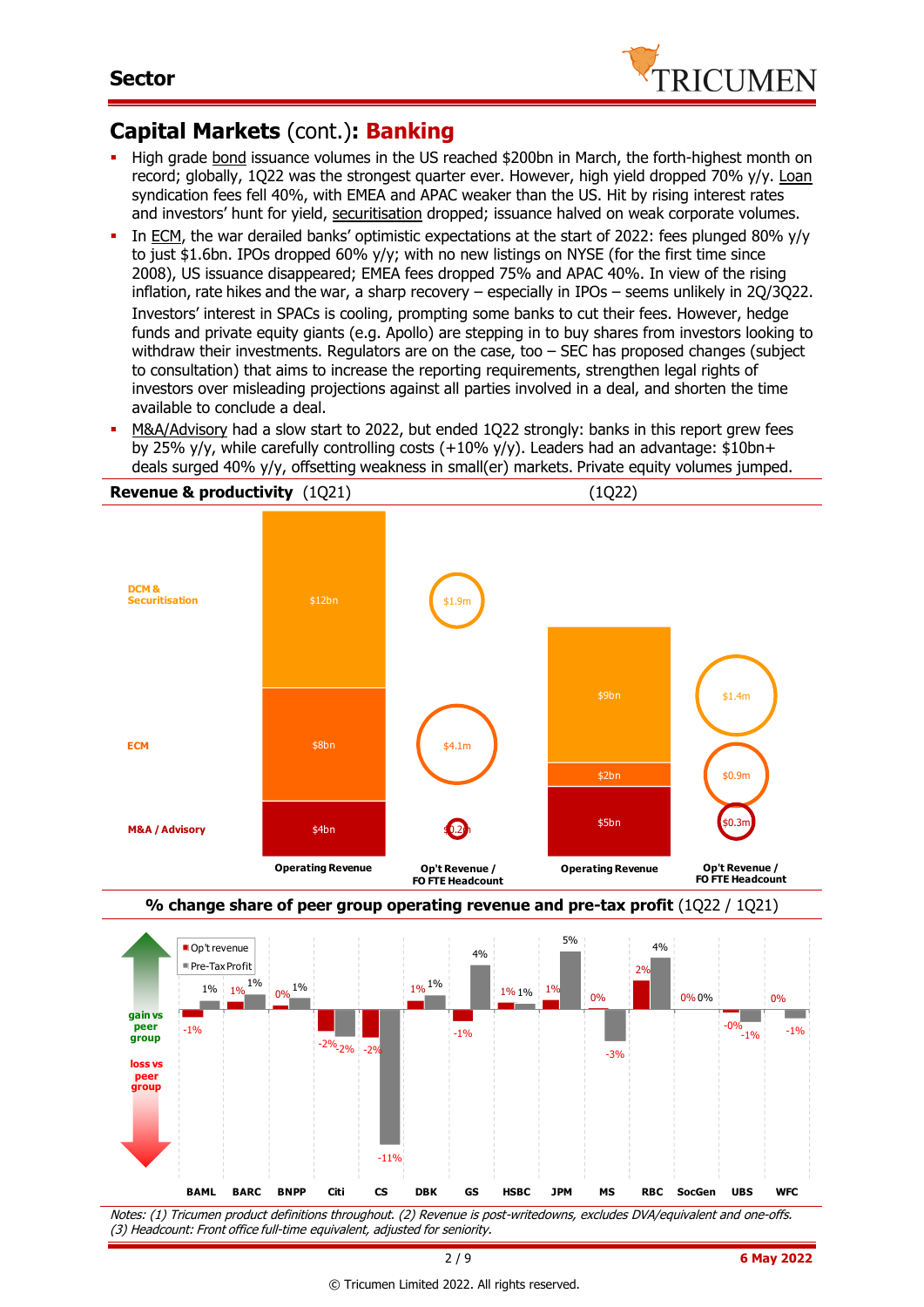

# **Capital Markets** (cont.)**: FICC**

-1% -2%

-1%

-2%

 $-20$ 

- FX trading is back, with volatility driven by central banks' rate hikes, rising commodity prices (which favours energy, metals and foodstuffs exporters) and the war. The 2Q22 started well: April ADVs were c.10% down q/q, but that was still 35% up y/y, partly due to weak prior-year period.
- **Emerging markets rates did well, but G10 rates produced outsized winners and losers. In munis,** a sequential surge in the number of average daily trades in April outpaced the growth in dollar value of trades, suggesting that retail investors are tiptoeing back into the market.
- In the first few weeks of the war, global bond markets fluctuated as investors looked for safe heavens and concerns that a surge in commodity prices will worsen the already elevated inflation. Also, there was a spike in the number of failed US corporate bond trades as sanctions amplified the complexity of settling the trades. Several banks invested heavily in corporate credit in Russia; most, though not all, reaped significant gains. Distressed credit surged in 1Q22 and into 2Q22.
- In commodities, the 40% surge in leaders' revenue driven by metals, oil and hedging was offset by a decline in smaller players' revenue. The y/y comparison, however, is complicated by the extraordinary gains/losses caused by the failure of the electrical grid in Texas.

Brokers have sharply increased margin asks to cover increased risk, particularly in foodstuffs and energy. The price of gold increased less than many expected at the outset of the war, partly due to the pull of other assets – crypto and fixed income.



Notes: (1) Tricumen product definitions throughout. (2) Revenue is post-writedowns, excludes DVA/equivalent and one-offs. -4% -3% **BAML BARC BNPP Citi CS DBK GS HSBC JPM MS RBC SocGen UBS WFC**

-2%

(3) Headcount: Front office full-time equivalent, adjusted for seniority. (4) Pre-tax profit excludes Prop & Principal Investments.

-1%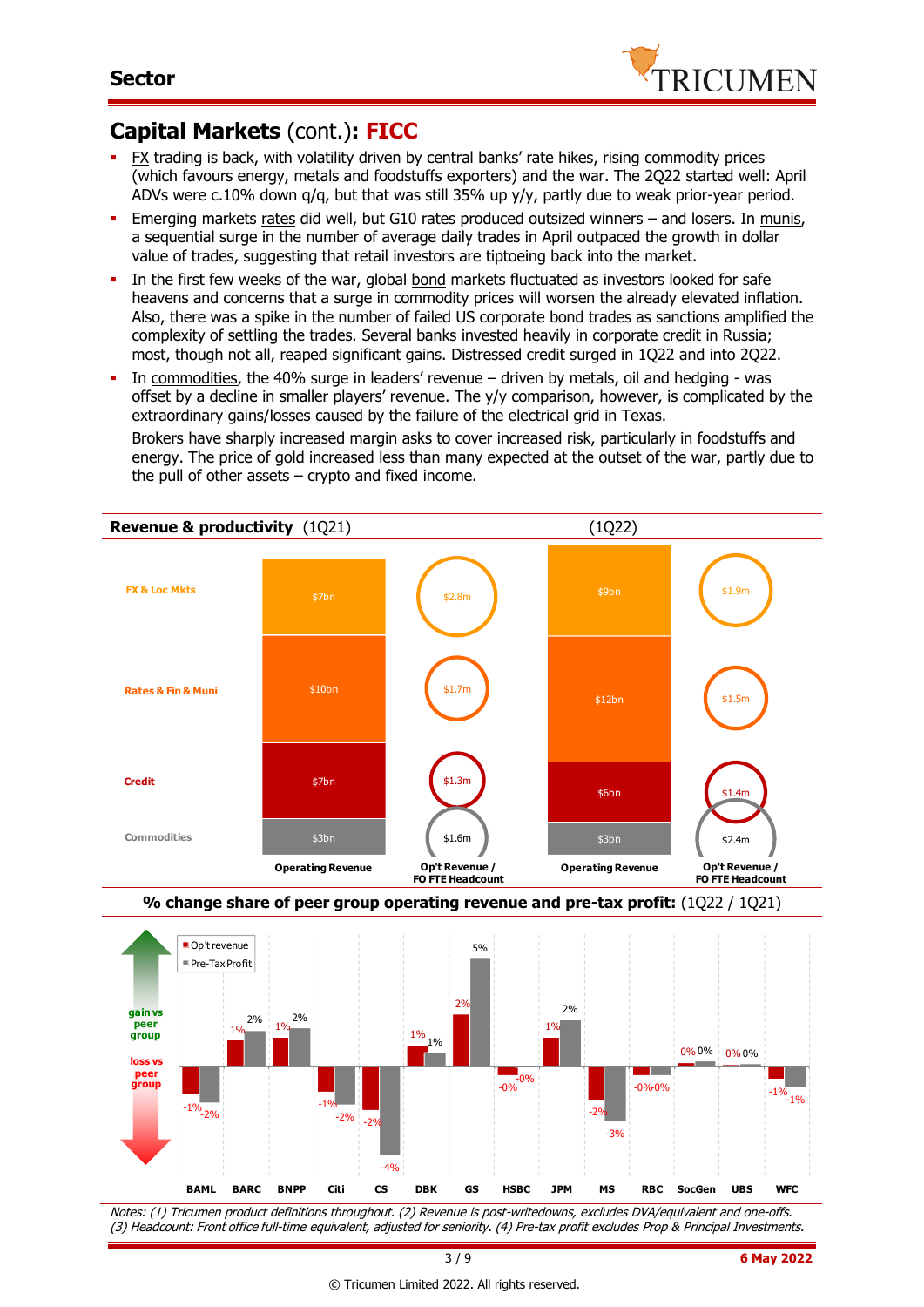

### **Capital Markets** (cont.)**: Equities**

Derivatives and financing revenues advanced strongly, driven in particular by structured products and annuity-type financing.

A spike in volatility, driven by inflation fears, rising interest rates and geopolitical tensions translated into an excellent quarter for hedge funds. Capital inflows reached \$20bn – the highest level since early 2015 – with macro and multi-strategy funds registering highest returns. More than 600 new hedge funds hit the market in 2021 – a four-year record – while only 527 were liquidated in the same year, the lowest number since 2004, when the industry's capital totalled less than \$1tn, or barely a quarter of end-2021.



4 / 9 **6 May 2022**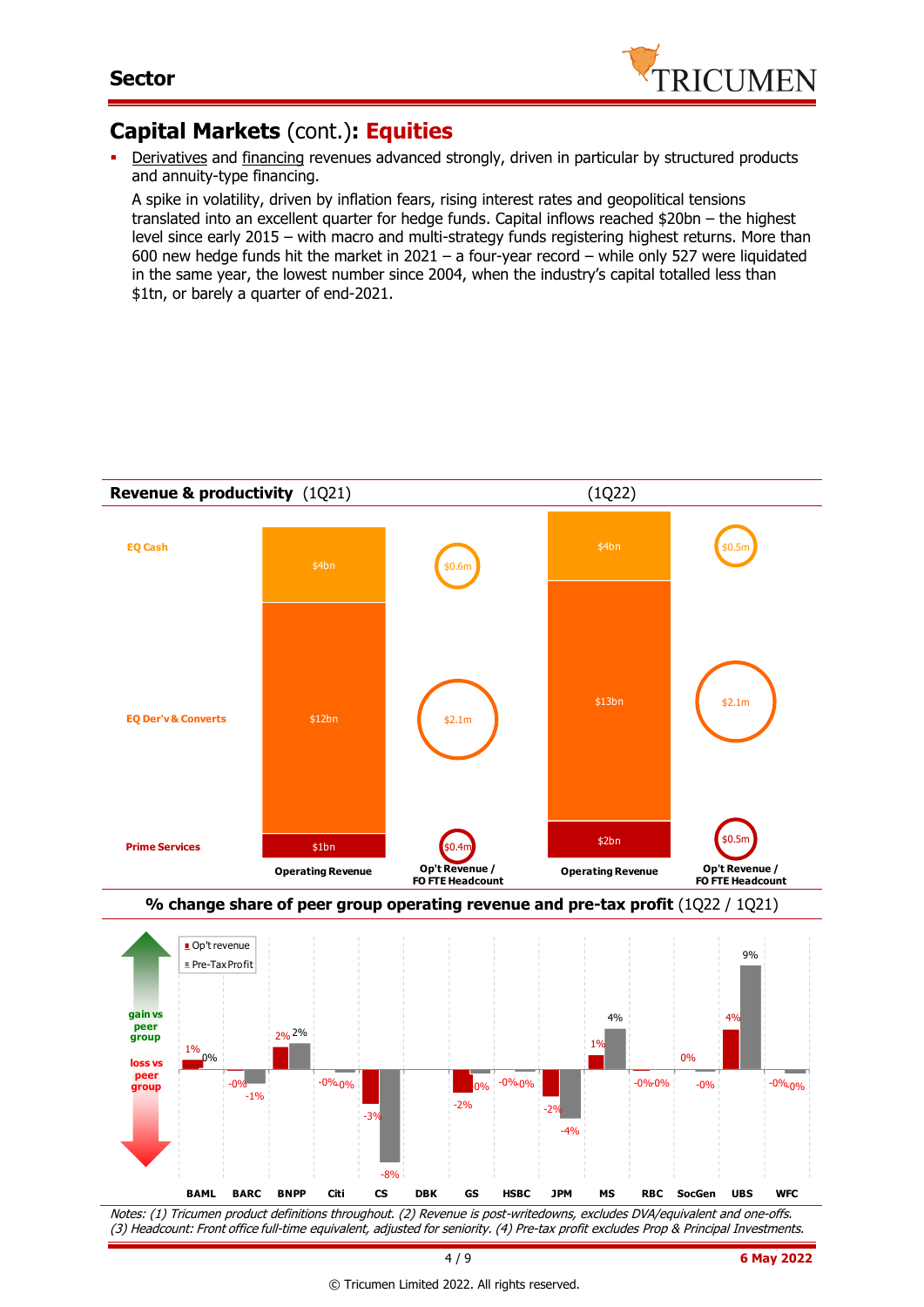

### **Commercial Banking & Treasury Services**

- Commercial banking revenue advanced, driven by strong demand for corporate cash management, as well as higher loan volumes and net interest income. Large Cap/MNCs were particularly strong. Costs increased, too, but at a slower pace, especially at EMEA banks. The aggregate pre-tax profit at banks in this report reached \$7bn, 6% ahead of 1Q21.
- **Transaction banking benefited from improved margins, deposit growth and higher payment** volumes.



Notes: (1) Tricumen product definitions throughout. (2) Revenue is post-writedowns, excludes DVA/equivalent and one-offs. (3) Headcount: Front office full-time equivalent, adjusted for seniority. (4) In-scope: Large Cap/MNC and Mid-Cap/SMEs.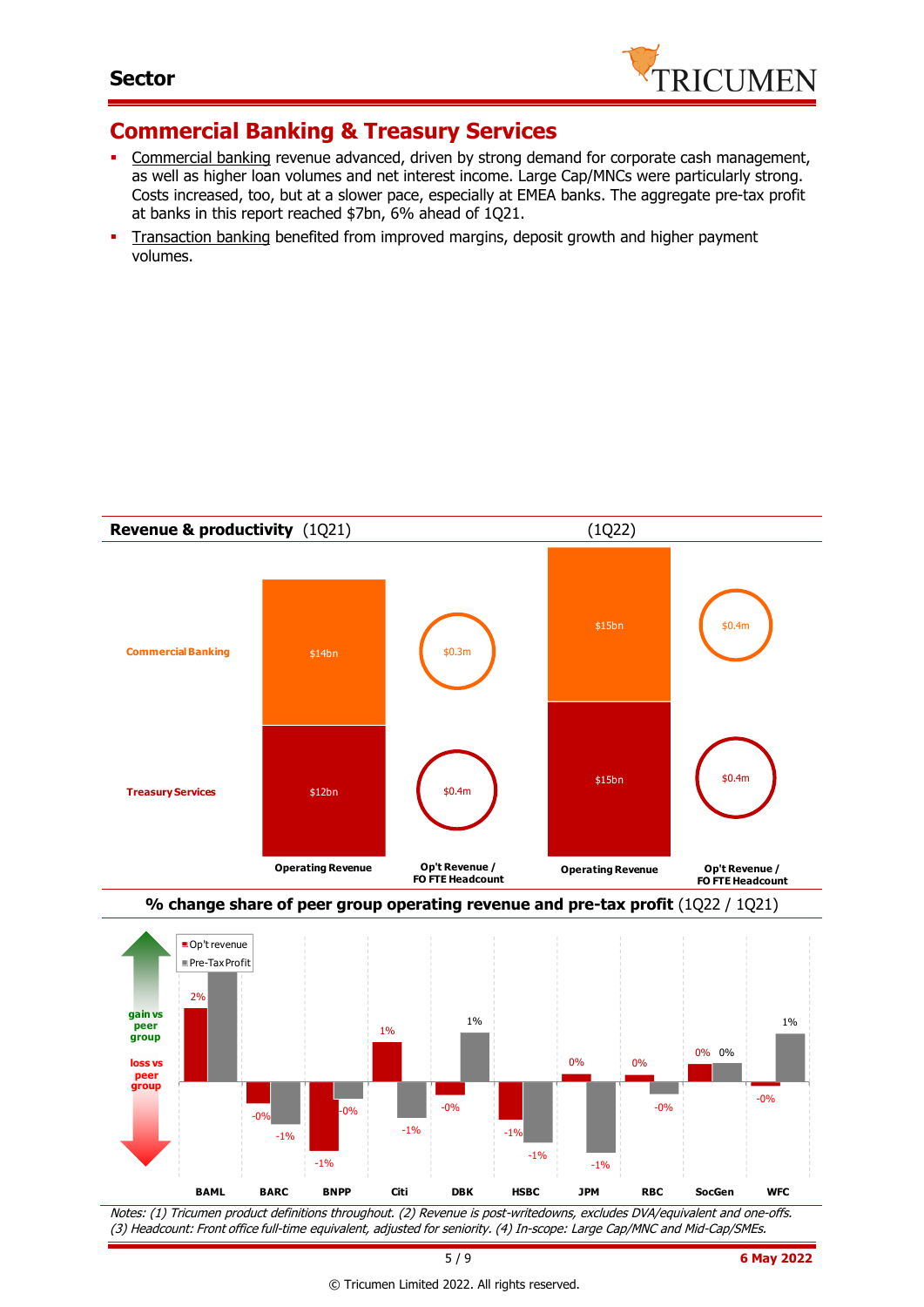

# **Revenue dynamics**

#### **1Q22/1Q21 (Operating revenue, % change, US\$, Global Level 1)**

|                        | BAML | <b>BARC</b> | <b>BNPP</b>        | Citi         | <b>CS</b> | <b>DBK</b>   | GS           | <b>HSBC</b> | <b>JPM</b> | <b>MS</b> | <b>RBC</b>    | SocGen    | <b>UBS</b>      | <b>WFC</b>   |
|------------------------|------|-------------|--------------------|--------------|-----------|--------------|--------------|-------------|------------|-----------|---------------|-----------|-----------------|--------------|
| Capital Markets        | ∾    | ᄼ           | ⇑                  | $\mathbf{N}$ | ⊕         | ⇗            | ⇗            | ᇯ           | 运          | ∾         | $\mathcal{L}$ | $\lambda$ | ⇑               | ∾            |
| Banking                | ß    |             | $\scriptstyle\sim$ | J            |           | ∾            | π            | ∽           | ∾          |           |               | ∾         | π               | ⊕            |
| DCM Bonds              | Л    | ∾           | ↬                  | ⇩            | J         | ⊕            | J            | ⊕           | ள          | J         |               | Д         | J               | J            |
| DCM Loans              |      |             | ⇘                  | <del>⊼</del> | ᇧ         | ╱┑           |              |             |            |           |               |           |                 |              |
| Securitisation         |      | ᅬ           | ⋒                  | ∾            | ⊕         | ⇧            |              | ↗           | ⋝          | 1 r       |               |           |                 |              |
| <b>ECM</b>             |      |             | П                  |              |           |              |              | ⋝           |            |           |               |           |                 |              |
| M&A / Advis            |      |             |                    |              |           |              |              | ∾           |            |           |               |           |                 |              |
| Markets                |      |             |                    | $\mathbf{V}$ |           |              |              | ∾           |            |           |               |           |                 |              |
| <b>FICC</b>            |      |             | ≏                  | ⇗            |           |              |              | ⋝           | ⋝          |           |               | Σ         | ⋝               | ∾            |
| FX & Loc Mkts          | ⇑    | 10          | ⇑                  | ⇗            | ⇩         | ⇑            | ↗            | Σ           | ⋝          | ⇑         |               | Σ         | <del>द</del> ्र | <del>⊼</del> |
| Rates & Fin & Mur      | ᅬ    | 1ì          | ١r                 | 运            |           | <del>⊼</del> | <del>ᅎ</del> | ഷ           | ∾          | λ         |               |           | ⇗               | Σ            |
| Credit                 | Д    | ⇑           | n                  | ⋝            | ⇩         | ↬            |              |             |            |           |               |           |                 |              |
| Commodities            |      |             |                    | Д            |           |              |              | л           |            |           |               |           | ∾               |              |
| Equities               |      |             | ♠                  | ∾            | 具         |              |              | ∾           | ∾          |           |               | ∼         |                 |              |
| EQ Cash                |      |             |                    |              |           |              |              | ⇑           |            |           |               |           |                 |              |
| EQ Der'v & Conv't      | ⇑    | ↬           | ⋒                  |              |           |              |              | ↬           | ∾          | Σ         | ∾             | Σ         | ⇗               |              |
| Prime Services         | 对    | 对           |                    |              |           |              | 对            | ∾           |            |           |               | Σ         |                 |              |
| Prop & PI              |      |             |                    |              |           |              |              |             |            |           |               |           |                 |              |
| Comm Bank / Treas Serv |      |             | IJ,                |              |           |              |              | ∾           | 运          |           |               |           |                 |              |
| Comm Bank              |      |             | ∽                  |              |           |              |              |             | ╭          |           |               |           |                 |              |
| <b>Treas Serv</b>      |      |             | U                  |              |           |              |              |             | $\sum$     |           |               |           |                 |              |

Source: Tricumen. Notes: (1) Tricumen product definitions throughout. (2) Arrows show % change in revenue vs peers. Up- /down-arrows: top-/bottom-quartile. (3) Operating revenue is post-writedowns, excludes DVA/equivalent and one-offs. (4) Commercial/Transaction Banking includes Large Cap/MNC and Mid-Cap/SMEs.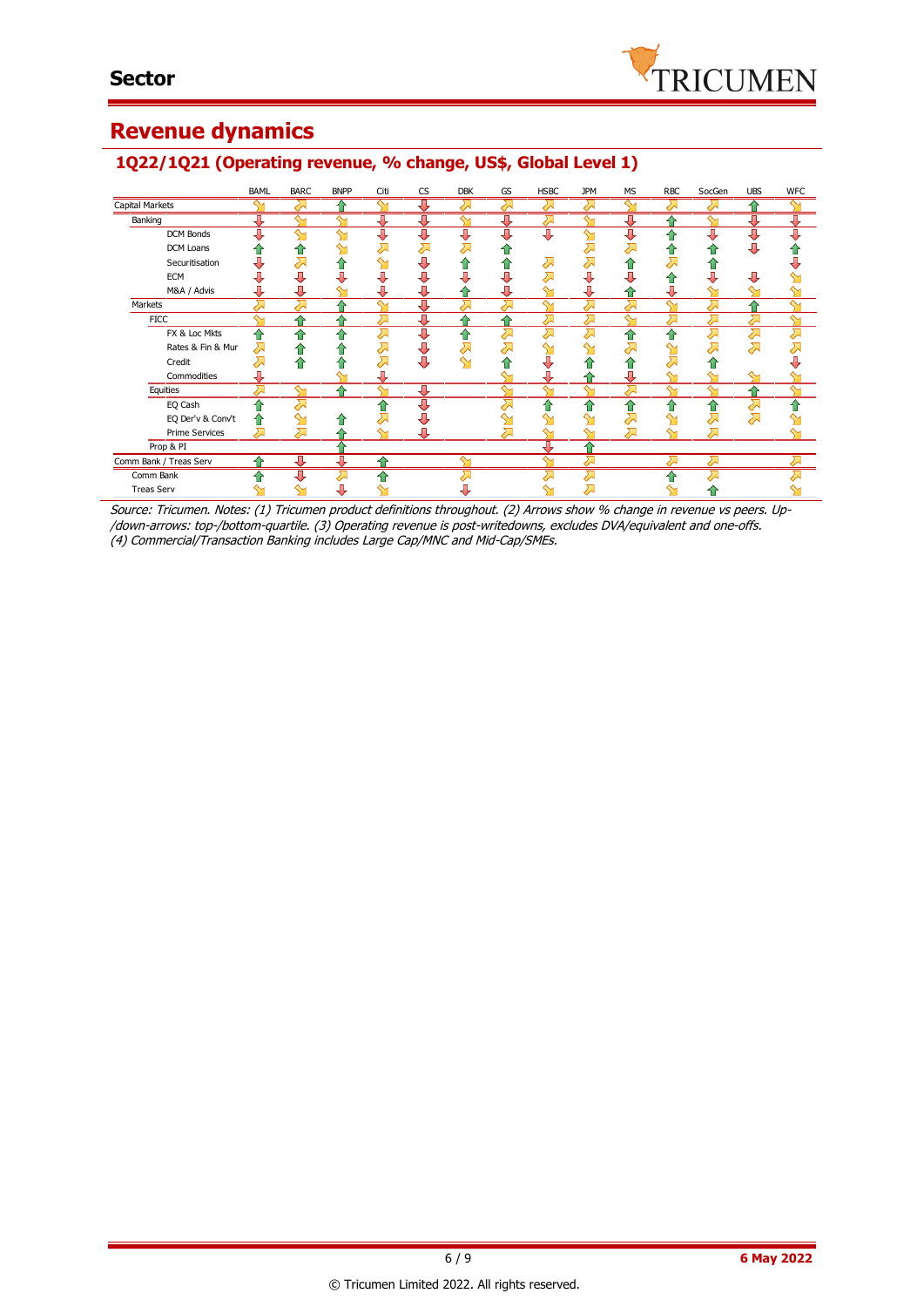

GS

1Q22  $- - Avg$ 

 $\bullet$ 

HSBC

JPM

MS

### **Pre-tax profit margin** (US\$)



**Commercial Banking / Treasury Services**

1Q22  $- -$  Avg

 $\bullet$ 

GS

HSBC

JPM



Source: Tricumen. Notes: (1) TRIC product definitions, standard deviation, product Level 1; (2) Operating expenses exclude one-off non-operational items, insurance-related benefits & claims, and credit expense/recovery/NPL provisions. Capital expenditure is included as accrued. Litigation expense is allocated to front-line units. (3) positive values = outperformance; negative values = underperformance, relative to the peer group featured in this report; (4) missing values = N/M; no Tricumen coverage; or a bank is not a significant competitor.; (5) outliers are excluded.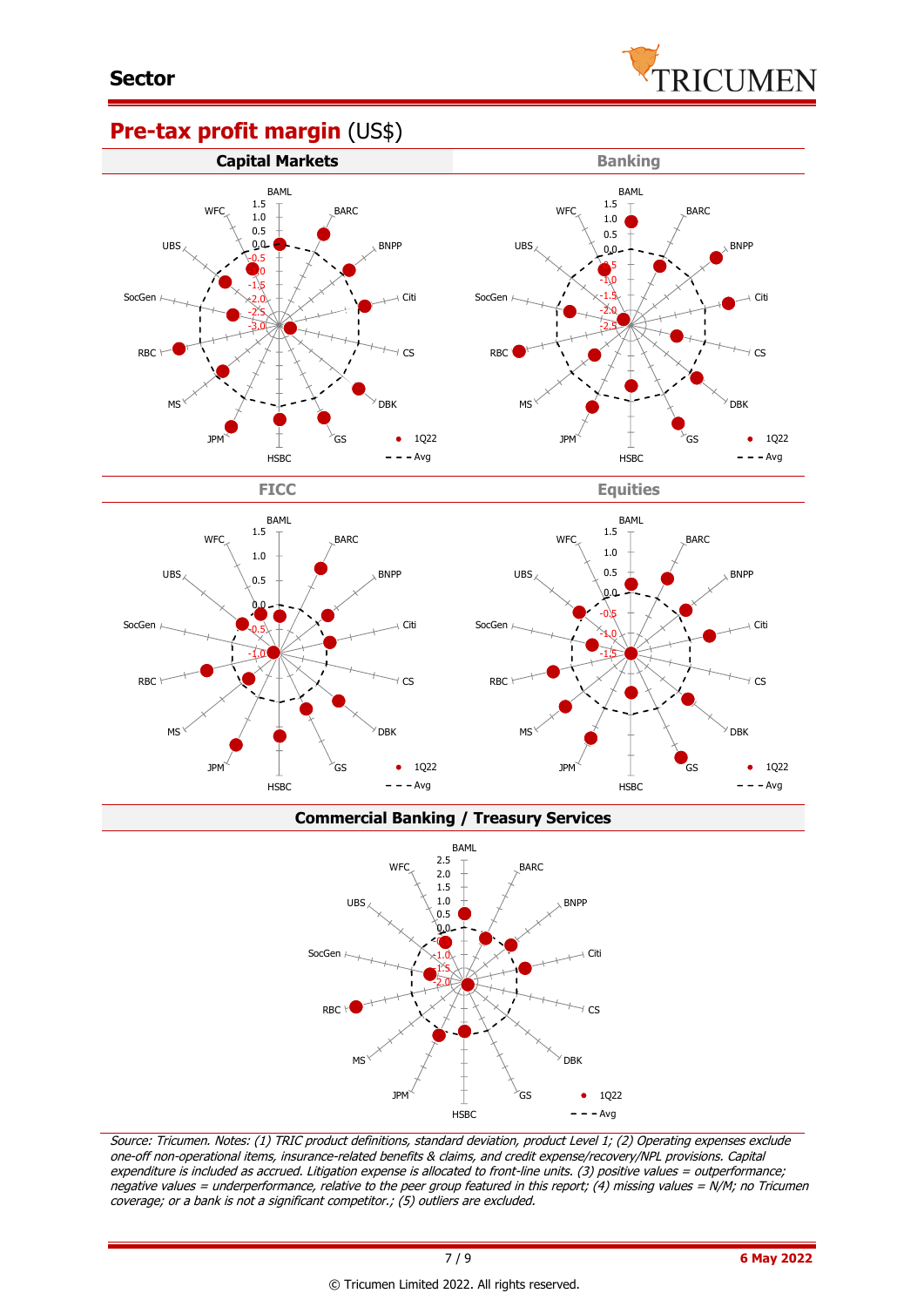# **Operating Revenue / Front Office FTE** (US\$)





BAML BAML 2.5 1.5 **WFC** BARC **WFC** BARC 2.0 1.0 1.5 0.5 UBS BNPP UBS BNPP 1.0  $Q.5$ 0.0  $0<sub>0</sub>$  $-0.5$ SocGen  $\vdash$ Citi SocGen Citi -0.5 -1.0 -1.0  $-1$ -1.5 RBC RBC CS C<sub>S</sub> MS DBK MS DBK **JPM**  $\epsilon$ ss  $\bullet$ 1Q22 JPM  $\epsilon$  $\bullet$  1Q22 HSBC  $- - - Avg$ HSBC  $- - -$  Avg

**Commercial Banking / Treasury Services**



Source: Tricumen. Notes: (1) TRIC product definitions, standard deviation, product Level 1; (2) positive values <sup>=</sup> outperformance; negative values = underperformance, relative to the peer group featured in this report; (3) missing values = N/M; no Tricumen coverage; or a bank is not a significant competitor; (4) outliers are excluded.